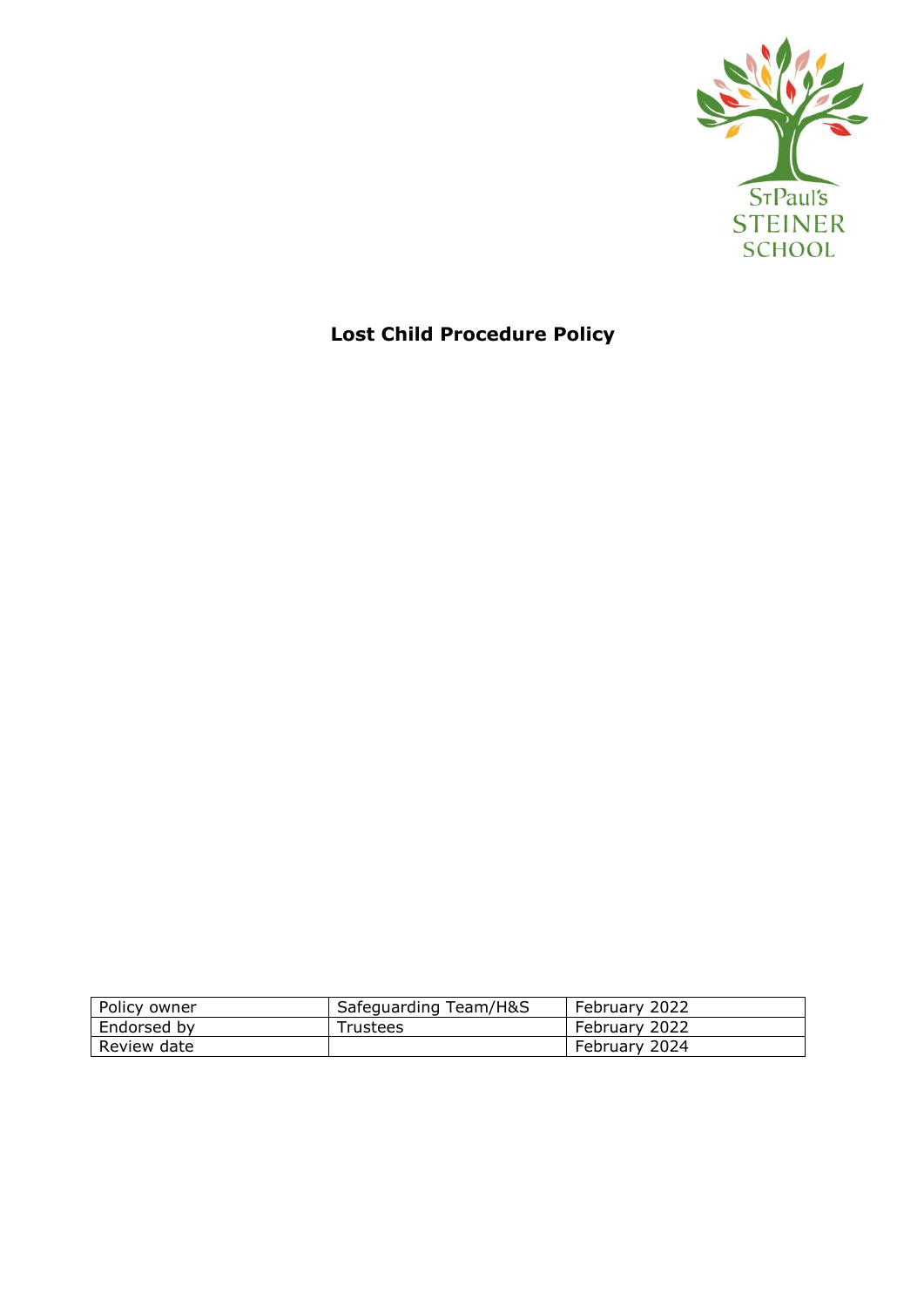## **Lost Child Procedure Policy**

*St Paul's Steiner School is committed to safeguarding and promoting the welfare of children and expects all staff, Trustees and volunteers to share this commitment.*

This policy outlines the procedure for when a child goes missing during the school day without explanation after morning registration. A different policy deals with Attendance, including procedures if a child is absent from morning registration (8:30am).

If a child goes missing from the school, at any time during the day, from the premises, from break time or the boundaries on an outing, this procedure will be followed.

If a child's absence is unexplained at afternoon registration (2:00pm), the other children in the class should be asked of the absent child's whereabouts and the office (receptionist) must be informed immediately. If the child's absence remains unexplained the Head Teacher and the DSL (Designated Safeguarding Lead) should be informed. Siblings and children in other classes will be asked for information, if relevant. The parents will be called. If the absence is still unexplained, the procedure for lost child will be followed, taking into account the length of time since the child was last seen.

A lost child situation should be prioritised as a serious incident and take priority over all other activities. Key members of staff during the incident are the Head Teacher, DSL, DDLs, Class Teacher, Receptionist and Facilities Officer. All other available members of staff and volunteers should assist when asked.

### **The following actions should be taken when a child goes missing:**

- Remember the safety of the other children, with regard to supervision and security.
- Once the remaining children are sufficiently supervised and secure; check all registers to ensure all remaining children are accounted for.
- Available staff and/or volunteers should begin the *initial search* in the immediate vicinity of where the child was last seen, organised by (class) teacher in charge.
- After an initial, maximum 5 min. search, alert the Headteacher or DSL who will make enquiries to when and where the child was last seen and the child's state of mind.
- The DSL should together with the Class/KG teacher assess the child's vulnerability.
- A Kindergarten child is always vulnerable and police should be called after initial + extended search has been unsuccessful after **10 minutes (or immediately depending on the situation)**. The parent will subsequently be informed.
- They should risk assess the urgency of the situation and deciding on the timeframe for calling the police and parents (**immediately to 20 min** from when child in school is last seen).
- They should create a description of the child and assemble relevant members of staff.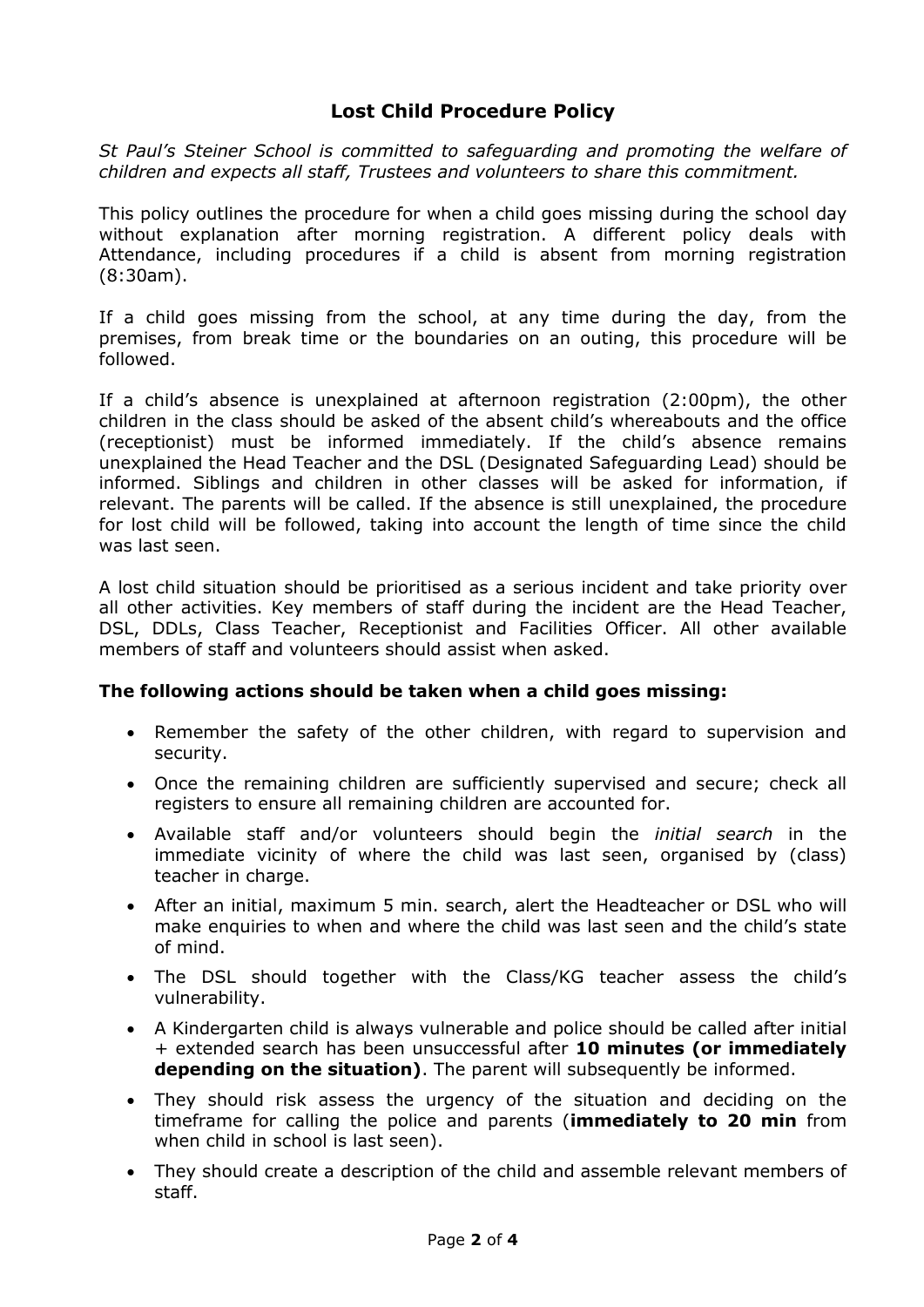- An *extended search* should be organised by "the search co-ordinator", a key member of staff (usually the Head Teacher or DSL) or class teacher on an outing will be the "the search co-ordinator", extending from where the child was last seen, around the whole building including toilets, Hall including toilets, Shed, KG Garden, Garden, Green and Shrubbery. Available staff (all assistants and teachers not teaching) should participate in search, bringing mobile phones if possible and report back within 5 minutes to the search co-ordinator.
- School staff and volunteers will continue to try to locate the child, searching a wider area if the child is still not found, using mobile phones to communicate, if available.
- If the child cannot be found within maximum 20 minutes (or 10 minutes for kindergarten) from being lost – earlier depending on child's vulnerability (for e.g. KG) – then the Police and parents must be informed. Police to be provided with a photograph of the missing pupil, if available.
- Once the police have been called and have arrived at the school, all staff who are searching the local area may be asked to return to the school premises, if the police wish to take over the coordination of the search. Office staff are to remain in contact with police and parents. Continue to search, opening up the area and keeping in touch with mobile phone, if available, until the police give other instructions.
- If the child is seen leaving the boundaries, or when found, take care when approaching, do not run after but follow, noting if child is distressed. Avoid causing panic, which can lead to child running into traffic. Stay calm and use common sense to de-escalate the situation when approaching. Use own judgement, if necessary. Aim to bring child back to school but don't use force unless absolutely necessary to keep child safe. Call the office or 999, depending on vulnerability of child and situation and stay with child or keep child in sight.

## **Calling the police (999):**

The information required by the Police to assist in locating and returning the pupil to a safe environment:

- The pupil's name and date of birth
- Where and when the child went missing
- Who, if anyone, they went missing with
- Circumstances or events around going missing
- Description picture if available
- What the child was wearing and any belongings such as bags, phone etc., include mobile number
- Medical history, if relevant
- Relevant safeguarding information
- Details of family, friends and associates
- Previous missing episodes and where they went, if relevant
- Contact details of Designated Safeguarding Lead
- Details of responsible local authority